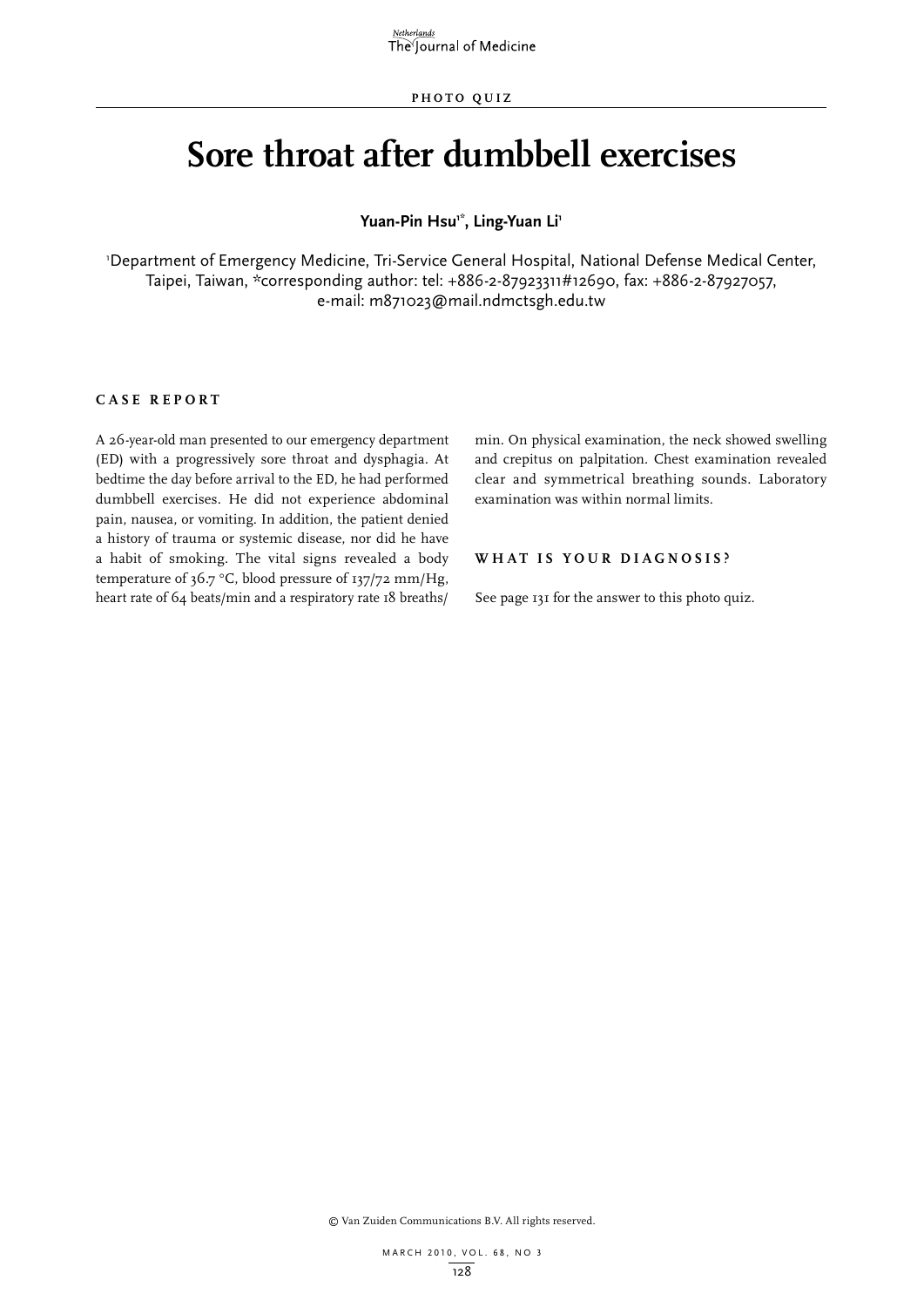## The Journal of Medicine

### **A n s w e r t o P h o t o q u i z ( pa g e 1 2 8 ) SORE THROAT AFTER DUMBBELL EXERCISES**

#### **D i a g n o s i s**

Conventional radiological imaging revealed retropharyngeal free air (*figure 1*). Coronal computerised tomography (CT) of the chest illustrated subcutaneous emphysema of the neck and pneumomediastinum. Axial CT of the chest illustrated free air acuminated along with the vessel of bronchioles (*figure 2*). He was treated with oxygen via nasal cannula with rate 3 l/min and analgesics. After treatment for two days, his symptoms improved and after one week the subcutaneous emphysema had disappeared on plain radiograph and the patient had made an uneventful recovery.

Spontaneous pneumomediastinum (SPM) is an uncommon entity, characterised by the presence of free air in the mediastinum, developing in the absence of traumatic or iatrogenic causes or preceding pulmonary pathology such as emphysema, chronic bronchitis or lung cancer.1 It generally affects young adults, especially tall thin males. Young patients with SPM typically present with a history of asthma or recent inhalation of cocaine,

**Figure 1.** *Conventional radiological imaging shows retropharyngeal free air (horizontal arrow) and subcutaneous emphysema (oblique arrow)*



methamphetamine, ecstasy, marijuana or hydrocarbons.<sup>2</sup> Other causes include rapid ascent in scuba divers, Valsalva manoeuvres, vomiting, infections, and extreme effort when the glottis is kept closed. The rise in pressure inside distal alveoli, usually up to values greater than 40 mmHg, produces a pressure gradient between them and the adjacent vessels; this results in alveoli rupture.<sup>3</sup> In our case, the patient held his breath inappropriately during dumbbell exercises resulting in elevated pressure inside distal alveoli causing their rupture. The most common presentation of SPM is nonspecific pleuritic chest pain with dyspnoea. Potential life-threatening consequences

**Figure 2.** *Axial CT of the chest illustrates free air acuminated along with the vessel of bronchioles (black arrows). Coronal CT of the chest illustrates subcutaneous emphysema (asterisks) of the neck and pneumomediastinum (white arrows)*



© Van Zuiden Communications B.V. All rights reserved.